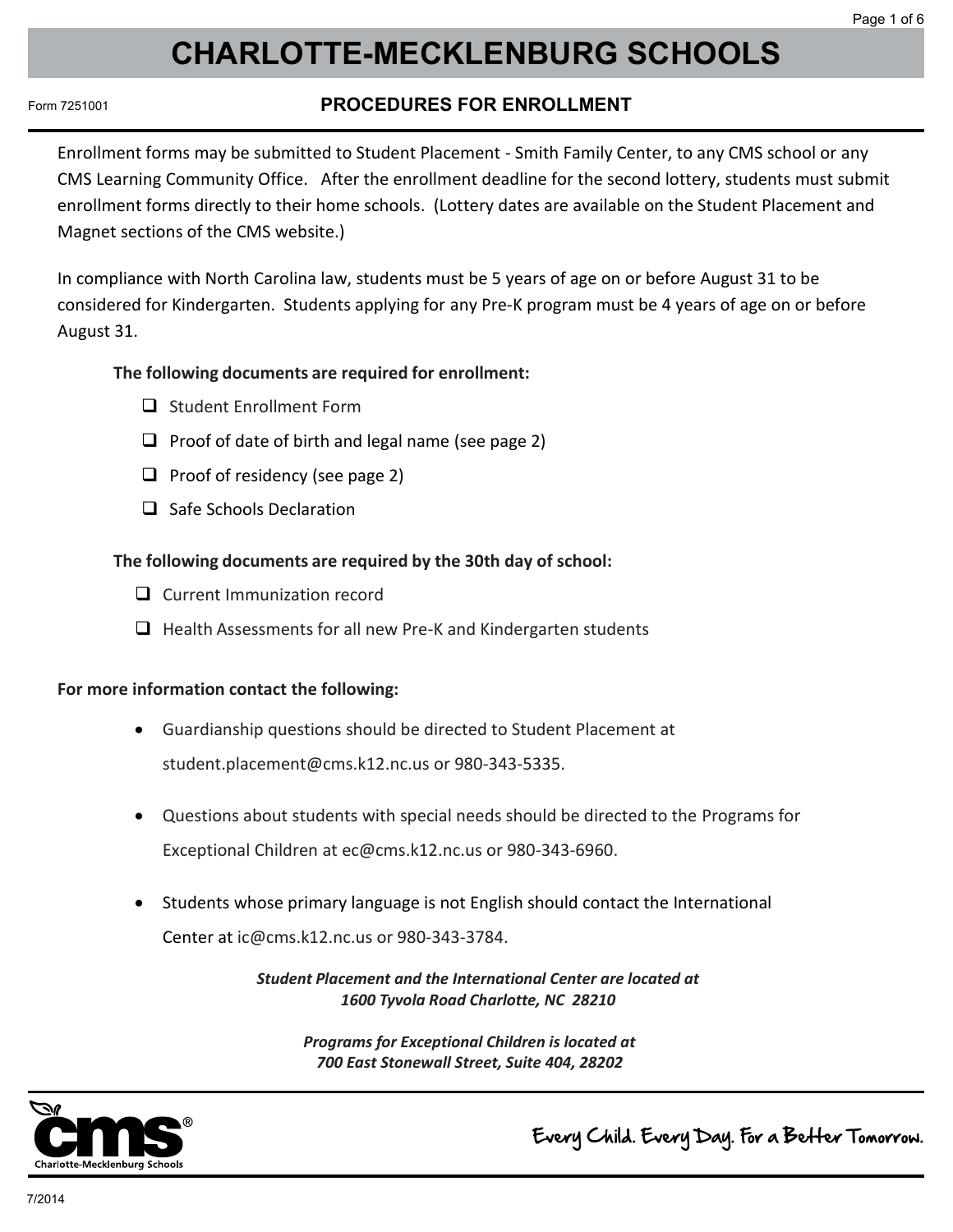#### **CHARLOTTE-MECKLENBURG SCHOOLS CHARLOTTE-MECKLENBURG SCHOOLS** Form 7251001 **REQUIREMENTS FOR ENROLLMENT** Form 7251001 **REQUIREMENTS FOR ENROLLMENT**  $\mathcal{S}$  , any the  $\mathcal{S}$  , and  $\mathcal{S}$  , and  $\mathcal{S}$  , and  $\mathcal{S}$  , and  $\mathcal{S}$  , and  $\mathcal{S}$  , and  $\mathcal{S}$  $\mathbf{S}$  , any  $\mathbf{S}$  , and  $\mathbf{S}$  , and  $\mathbf{S}$  , and  $\mathbf{S}$ Form 7251001 **REQUIREMENTS FOR ENROLLMENT CHARLOTTE-MECKLENBURG SCHOOLS** Form 7251001 **REQUIREMENTS FOR ENROLLMENT Form 7251001 REQUIREMENTS FOR ENRITREMENTS CHARLOTTE-MECKLENBURG SCHOOLS** Form 7251001 **REQUIREMENTS FOR ENROLLMENT**

**CHARLOTTE-MECKLENBURG SCHOOLS**

#### Form 7251001 **REQUIREMENTS FOR ENROLLMENT documentation** must be a sponsor or the second of the second of the second of the second of the second of the second of the second of the second of the second of the second of the second of the second of the second of the  $\mathcal{L}_{\mathcal{S}}$  ,  $\mathcal{S}_{\mathcal{S}}$  ,  $\mathcal{S}_{\mathcal{S}}$  ,  $\mathcal{S}_{\mathcal{S}}$  ,  $\mathcal{S}_{\mathcal{S}}$  ,  $\mathcal{S}_{\mathcal{S}}$  ,  $\mathcal{S}_{\mathcal{S}}$  ,  $\mathcal{S}_{\mathcal{S}}$  ,  $\mathcal{S}_{\mathcal{S}}$  ,  $\mathcal{S}_{\mathcal{S}}$  ,  $\mathcal{S}_{\mathcal{S}}$  ,  $\mathcal{S}_{\mathcal{S}}$  ,  $\mathcal{S}_{\mathcal{S}}$  ,

Before any student is assigned to attend Charlotte-Mecklenburg Schools (CMS), the student's parent, legal guardian or sponsor<br>Uegal quardianship or sponsorship requires additional documentation from a court or gaencyl must legal guardianship or sponsorship requires additional documentation from a court or agency) must provide proof of date of birth and legal name and legal residence in Mecklenburg County. Before any student is assigned to attend Charlotte-Mecklenburg Schools (CMS), the student's parent , legal guardian or sponsor **For the county.**<br> **For the contract of the contract of the contract of the contract of the contract of the contract of the contract of the contract of the contract of the contract of the contract of the contract of the co** 

#### For Proof of Date of Birth and Legal Name  $\mathcal{L}$  insurance  $\mathcal{L}$ **CONGITY IS ONE ONE ONE ONE OF DU**

#### One (1) of the following documents must be shown:  $\overline{\phantom{a}}$ q Passport 
 **One 
 (1) 
 of 
 the 
 following 
 documents 
 must 
 be 
 shown:** $\mathcal{O}(\mathcal{O}_\mathcal{D})$  and  $\mathcal{O}(\mathcal{O}_\mathcal{D})$  and  $\mathcal{O}(\mathcal{O}_\mathcal{D})$  and  $\mathcal{O}(\mathcal{O}_\mathcal{D})$

- $\Box$  Original or photocopy of birth certificate  $\Box$  Original or photocopy of birth certificate
- $\Box$  Passport  $\Box$  Department
- $\Box$  State-issued identification document  $\Box$  State-issued identification document
- $\square$  US Department of State (I-94 Arrival/Departure Record) and the sponsoring of the services of the services of the services of the services of the services of the services of the services of the services of the services of the services of the services of the services,  $\$ **Record**)  $\Box$  refugees to the contribution of the contribution of  $\Box$  $\frac{1}{2}$  Becord) Record) 
 Reford) **Q** US Department of State (I-94 Arrival/Depa Record) and the sponsoring  $\mathcal{L}$ Passport<br>
State-issued identification document<br>
US Department of State (I-94 Arrival/Departure<br>
Record)
- □ Refugee resettlement letter (Local sponsoring agency, US Department of Health and Human Services, Office of Refugee Resettlement) Questions? Call the *International Center at 980-343-3784*  $\square$  Refugee resettlement letter (Local sponsoring agency, US Department of Health and Human Services,
- □ Decree of Adoption **Conce of Mustrial**
- $\Box$  Student's driver's license  $\Box$  Student's driver's license
- $\Box$  Life insurance policy  $\Box$  Life insurance policy
- $\Box$  A certified copy of any medical record of the child's birth issued by the treating physician or the hospital in which the child was born  $\Box$  A certified copy of any medical record of the child's  $\Box$  A certified copy of any medical record of the child's birth issued by the treating physician or the hospital in which the child was born
- $\Box$  A certified copy of a birth certificate issued by a church, mosque, temple, or other religious institution that maintains birth records of its members A certified copy of a birth certificate issued by a A certified copy of a birth certificate issued by a<br>church, mosque, temple, or other religious institution<br>that maintains birth records of its members<br>Previously verified school records
- $\Box$  Previously verified school records **For Property**

### residency **Example 20 For Proof of Residency For all the second contract of the second contract**

### **For Froof of Kesidency**<br>(1) of the following documents must be shown: ONE (1) of the following documents must be shown:

- Copy of residential deed OR record of most recent residential mortgage statement recent residential mortgage statement
- $\Box$  Notarized Residency affidavit from metrical mortgage statement<br>  $\Box$  HUD closing statement<br>  $\Box$  Notarized Residency affidavit from<br>
homeowner/leaseholder affirming tenancy **C**  $\mathbf{d} \cdot \mathbf{d} = \mathbf{d} \cdot \mathbf{d}$  , where  $\mathbf{d} \cdot \mathbf{d} = \mathbf{d} \cdot \mathbf{d}$  , where  $\mathbf{d} \cdot \mathbf{d} = \mathbf{d} \cdot \mathbf{d}$

## q Any 
 **ONE** utility 
 bill 
 or 
 work 
 order 
 dated 
 within 
 the 
 past 
 **ONE 
 (1) 
 document 
 from 
 one 
 of 
 the 
 following 
 columns: ONE 
 (1) 
 document 
 from 
 one 
 of 
 the 
 following 
 columns:**

- **AND**  $\Box$  Any ONE utility bill or work order dated within the past 30 Days, including: gas, water, electric, telephone, or cable **carolination**  $\mathbf{C}$  and  $\mathbf{D}$  and  $\mathbf{D}$  and  $\mathbf{D}$  are  $\mathbf{D}$  and  $\mathbf{D}$  and  $\mathbf{D}$  are  $\mathbf{D}$  and  $\mathbf{D}$  and  $\mathbf{D}$  are  $\mathbf{D}$  and  $\mathbf{D}$  and  $\mathbf{D}$  are  $\mathbf{D}$  and  $\mathbf{D}$  and  $\mathbf{D$ cable 
 cable 
  $\mathsf{c}$ able **AND**
	- Cable<br>
	□ Valid North Carolina Driver's License OR Valid North Carolina Identification CARD □ Valid North Carolina Driver's License OR Valid North o venicle Tax Bill<br>
	I North Carolina Driver's License OR Valid North<br>
	Ilina Identification CARD<br>
	o W-2<br>
	o W-2<br>
	o W-2<br>
	o Medicaid Card<br>
	o Medicaid Card<br>
	o Medicaid Card<br>
	o Medicaid Card<br>
	o Medicaid Card<br>
	o Medicaid Card<br>
	o
	- caron<br>Deted  $\Box$  Dated within the past 30 days Dated within the past 30 day
	- $\sigma$  rayion stab  $\frac{d}{dx}$  back within the past 50 days
	- o Bank Statement o Bank Staten
		- o Credit Card Statement  $\circ$  Credit Card State

**Q** Current Vehicle Registration

 $\Box$  HUD closing statement

 $\Box$  Copy of residential lease

- $\Box$  Dated within the Past Year
- O Vehicle Tax Bill
- o Property Tax Bill
	- $\circ$  W-2  $\mathsf{U}$  VV- $\mathsf{Z}$
	- o Medicaid Card

# ONE (1) of the following documents must be shown:

- $\Box$  Letter from approved agency (group home)
- **D** Relugee resettlement letter  $\Box$  Letter homepproved ugency (group nome)
	- such that is a copy of changeled thought of the country reader and Copy of Charlotte Housing Authority lease  $\blacksquare$  relative resemble from the contract of the state of the state of the state of the state of the state of the state of the state of the state of the state of the state of the state of the state of the state of the st  $\Box$  Copy of Charlotte Housing Authority lease  $\Box$  Conv of Charlotto Housing Authority loase q Refugees in the contract of the contract of the contract of the contract of the contract of the contract of the contract of the contract of the contract of the contract of the contract of the contract of the contract of

These documents are for address verification and must reflect the current address for enrollment or change of address. CMS has an  $\epsilon$ al process for families who have difficulty verif appeal process for families who have difficulty verifying proof of residency, so students can be enrolled without unnecessary delay. Call Student Placement at 980-343-5335 or the International Center at 980-343-3784 for more information. Student Placement at 980-343-5335 or the International Center at 980-343-3784 for more information. Every user and the state of the control interest in the state of the control interest in the state of the state of the state of the state of the state of the state of the state of the state of the state of the state of th

**OR OR OR**

**OR**

These states in the current of the current of the controllment of the current of the current of the current of This residency policy does not apply to homeless students, as defined by the McKinney-Vento Act. For more information visit www.cms.k12.nc.us, email student.placement@cms.k12.nc.us or call 980-343-5335 For more information visit www.cms.k12.nc.us, email student.placement@cms.k12.nc.us or call 980-343-5335 This is the students of the students of the students, and the students of the students of the students, and the This residency policy does not apply to nomeless students, as defined by the McKini appeal of the students of the students of the students of the students of the students of the students of the students of the students of the students of the students of the students of the students of the students of the Students when the contract of the contract of the contract of the contract of the contract of the contract of the contract of the contract of the contract of the contract of the contract of the contract of the contract of



#### $\circledR$  and the studies of the studies of the studies of the studies of the studies of the studies of the studies of the studies of the studies of the studies of the studies of the studies of the studies of the studies of Every Child. Every Day. For a Better Tomorrow. **For a student of the student of the student of the student of the student of the student of the student of the student of the student of the student of the student of the student of the student of the student of the stude** *Formation Child. Every Day.* for a Better To

Every Child. Every Day. For a Better Tomorrow.

**AND AND AND AND AND**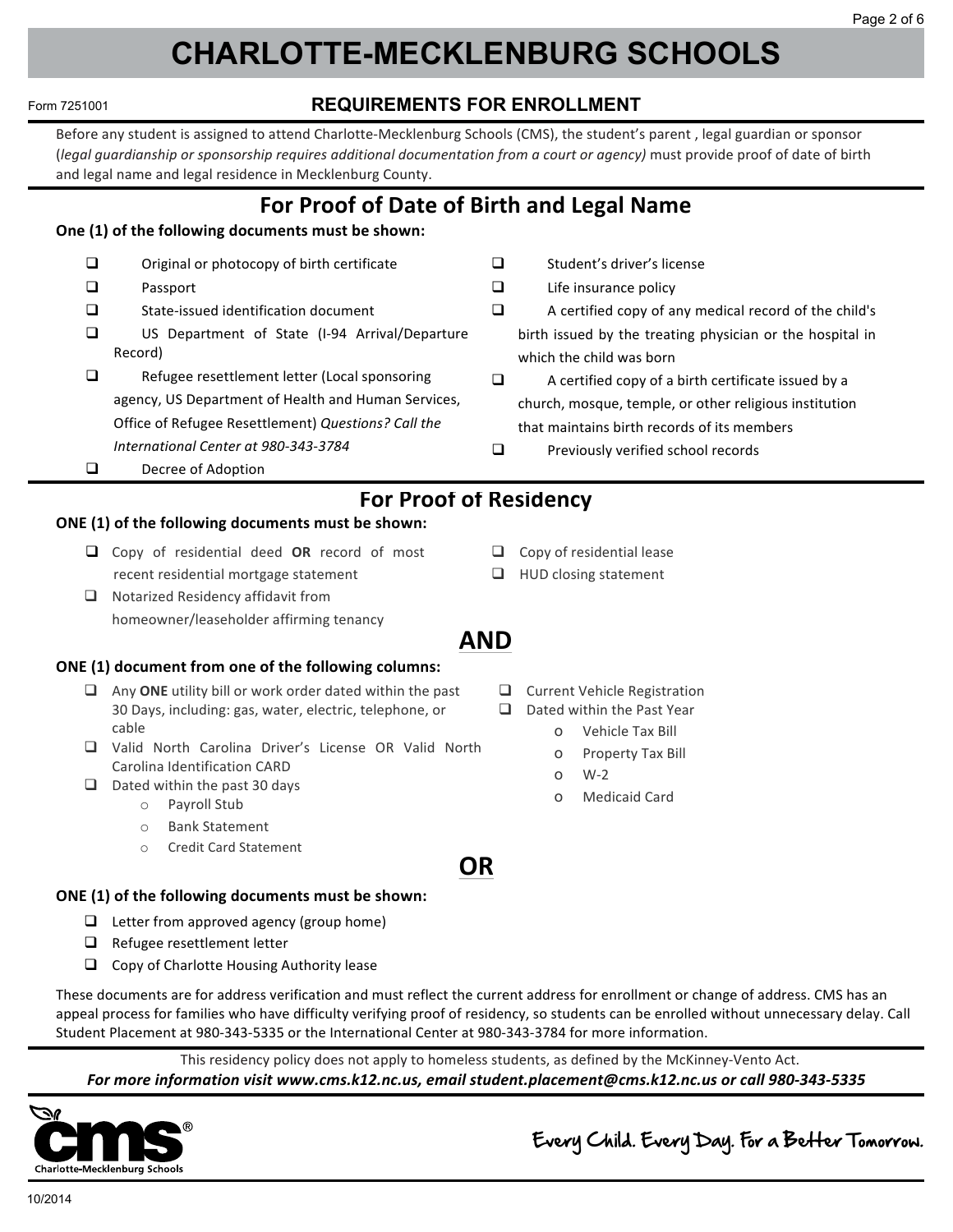# **CHARLOTTE-MECKLENBURG SCHOOLS Charlotte-Mecklenburg Schools**

Form 7251001

# **STUDENT ENROLLMENT FORM STUDENT ENROLLMENT FORM**

7/2014

| <b>Student Information</b>         |                            |                                                   |            | Satisfactory proof of age, legal name and residency must be submitted at the time of enrollment |                                  |
|------------------------------------|----------------------------|---------------------------------------------------|------------|-------------------------------------------------------------------------------------------------|----------------------------------|
| <b>Student's Legal Last Name</b>   |                            | <b>Student's Legal First Name</b>                 |            | <b>Student's Legal Middle Name</b>                                                              | <b>Student's Preferred Name</b>  |
|                                    |                            |                                                   |            |                                                                                                 |                                  |
| Address                            |                            |                                                   |            |                                                                                                 | Apartment Number                 |
|                                    |                            |                                                   |            |                                                                                                 |                                  |
| City                               |                            | State                                             |            |                                                                                                 | Zip Code                         |
|                                    |                            |                                                   |            |                                                                                                 |                                  |
| Home Phone                         |                            |                                                   | Cell Phone |                                                                                                 |                                  |
|                                    |                            |                                                   |            |                                                                                                 |                                  |
| Sex                                | Date of Birth (mm/dd/yyyy) |                                                   |            | Place of Birth (city, state, county, or country)                                                |                                  |
| Female<br>Male<br>П<br>П           |                            |                                                   |            |                                                                                                 |                                  |
| Is the student Hispanic or Latino? |                            | Which category best describes the student's race? |            |                                                                                                 |                                  |
| $\Box$<br><b>No</b><br>Yes<br>П    |                            | American Indian or Alaskan Native                 |            | $\Box$ Asian                                                                                    | $\Box$ Black or African American |
|                                    |                            | $\Box$ Native Hawaiian or other Pacific Islander  |            | $\Box$ White                                                                                    |                                  |

Who does the student live with? (Name and Relationship)

| <b>Family Information</b>                                            |                                            |            |                             |                                             |       |                             |              |                         |  |
|----------------------------------------------------------------------|--------------------------------------------|------------|-----------------------------|---------------------------------------------|-------|-----------------------------|--------------|-------------------------|--|
| <b>Father's Last Name</b><br><b>Father's First Name</b>              |                                            |            |                             |                                             |       | <b>Father's Middle Name</b> |              | Deceased □ Yes □ No     |  |
|                                                                      |                                            |            |                             |                                             |       |                             |              |                         |  |
| Address $\Box$ same as above                                         |                                            |            |                             |                                             |       |                             |              | Apartment Number        |  |
|                                                                      |                                            |            |                             |                                             |       |                             |              |                         |  |
| City                                                                 |                                            |            | State                       |                                             |       |                             |              | Zip Code                |  |
|                                                                      |                                            |            |                             |                                             |       |                             |              |                         |  |
| Employer                                                             |                                            |            |                             |                                             | Email |                             |              |                         |  |
|                                                                      |                                            |            |                             |                                             |       |                             |              |                         |  |
| Home Phone                                                           |                                            | Cell Phone |                             |                                             |       | <b>Business Phone</b>       |              |                         |  |
|                                                                      |                                            |            |                             |                                             |       | $\lambda$                   |              |                         |  |
| <b>Mother's Last Name</b>                                            | <b>Mother's First Name</b>                 |            | <b>Mother's Middle Name</b> |                                             |       | <b>Mother's Maiden Name</b> |              | Deceased TYes TNo       |  |
|                                                                      |                                            |            |                             |                                             |       |                             |              |                         |  |
| Address $\Box$ same as above                                         |                                            |            |                             |                                             |       |                             |              | <b>Apartment Number</b> |  |
|                                                                      |                                            |            |                             |                                             |       |                             |              |                         |  |
| City                                                                 |                                            |            | State                       |                                             |       |                             |              | Zip Code                |  |
|                                                                      |                                            |            |                             |                                             |       |                             |              |                         |  |
| Employer                                                             |                                            |            |                             |                                             | Email |                             |              |                         |  |
|                                                                      |                                            |            |                             |                                             |       |                             |              |                         |  |
| Home Phone                                                           |                                            | Cell Phone |                             |                                             |       | <b>Business Phone</b>       |              |                         |  |
|                                                                      |                                            |            |                             |                                             |       |                             |              |                         |  |
|                                                                      |                                            |            |                             |                                             |       |                             |              |                         |  |
| Stepparent $\square$<br>Legal Guardian $\square$<br><b>Last Name</b> | Sponsor Information 0<br><b>First Name</b> |            |                             | (check if applicable)<br><b>Middle Name</b> |       |                             | Relationship |                         |  |
|                                                                      |                                            |            |                             |                                             |       |                             |              |                         |  |
| $\Box$ same as above<br>Address                                      |                                            |            |                             |                                             |       |                             |              | <b>Apartment Number</b> |  |
|                                                                      |                                            |            |                             |                                             |       |                             |              |                         |  |
| City                                                                 |                                            |            | State                       |                                             |       |                             |              | Zip Code                |  |
|                                                                      |                                            |            |                             |                                             |       |                             |              |                         |  |
| Employer                                                             |                                            |            |                             | Email                                       |       |                             |              |                         |  |
|                                                                      |                                            |            |                             |                                             |       |                             |              |                         |  |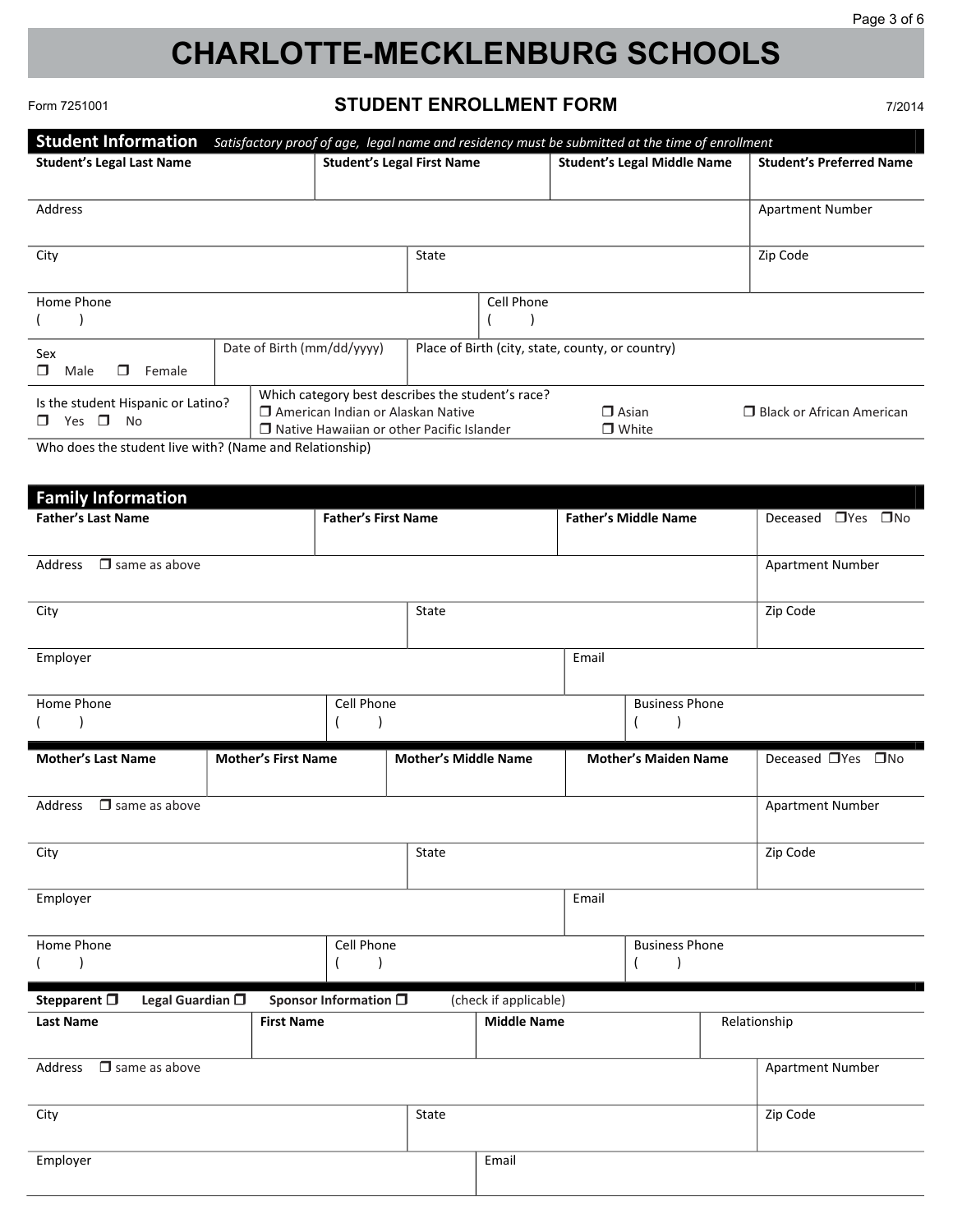# **CHARLOTTE-MECKLENBURG SCHOOLS**

| Form 7251001 |  |
|--------------|--|
|              |  |

 $\frac{1}{2}$  you student graduated from  $\frac{1}{2}$ 

#### orm 7251001 **STUDENT ENROLLMENT FORM** *Stepparent, Legal Guardian Sponsor Information—Continued*

7/2014

| Form 7251001                                                                                                                                                     |                                                  | SIUDENI ENKULLMENI FUKM                                                                                                                                                                                                                                                                                                              |              |                       |             | 7/2014 |  |  |
|------------------------------------------------------------------------------------------------------------------------------------------------------------------|--------------------------------------------------|--------------------------------------------------------------------------------------------------------------------------------------------------------------------------------------------------------------------------------------------------------------------------------------------------------------------------------------|--------------|-----------------------|-------------|--------|--|--|
| Home Phone                                                                                                                                                       | Cell Phone                                       |                                                                                                                                                                                                                                                                                                                                      |              | <b>Business Phone</b> |             |        |  |  |
| Other children in the family enrolled in CMS                                                                                                                     |                                                  |                                                                                                                                                                                                                                                                                                                                      |              |                       |             |        |  |  |
| Legal Name                                                                                                                                                       |                                                  | School                                                                                                                                                                                                                                                                                                                               |              |                       | Grade       |        |  |  |
| Legal Name                                                                                                                                                       |                                                  | School                                                                                                                                                                                                                                                                                                                               |              |                       | Grade       |        |  |  |
| Legal Name                                                                                                                                                       |                                                  | School                                                                                                                                                                                                                                                                                                                               |              |                       | Grade       |        |  |  |
| <b>Health Information</b>                                                                                                                                        |                                                  |                                                                                                                                                                                                                                                                                                                                      |              |                       |             |        |  |  |
| List pertinent health or medical information and instructions:                                                                                                   |                                                  |                                                                                                                                                                                                                                                                                                                                      |              |                       |             |        |  |  |
|                                                                                                                                                                  |                                                  |                                                                                                                                                                                                                                                                                                                                      |              |                       |             |        |  |  |
|                                                                                                                                                                  |                                                  |                                                                                                                                                                                                                                                                                                                                      |              |                       |             |        |  |  |
| Immunization Records Provided □ Yes □ No                                                                                                                         |                                                  | If no, in compliance with North Carolina law, parents/guardian must present certification of immunizations on the first<br>day of school entry. If documentation is not presented, parents and/or quardians have 30 calendar days<br>to provide documentation or the student shall be excluded from school until proof is presented. |              |                       |             |        |  |  |
| Permission for school/nurse to share my child's shot records with a healthcare provider who needs it when giving my child immunizations.<br>$\Box$ Yes $\Box$ No |                                                  |                                                                                                                                                                                                                                                                                                                                      |              |                       |             |        |  |  |
| <b>School Information/Academic Placement</b>                                                                                                                     |                                                  |                                                                                                                                                                                                                                                                                                                                      |              |                       |             |        |  |  |
| Please indicate the student's current academic placement                                                                                                         |                                                  |                                                                                                                                                                                                                                                                                                                                      |              |                       |             |        |  |  |
| $\Box$<br>New Kindergartener for the ________________ school year                                                                                                |                                                  | □ New student entering grade ________ for the _____________                                                                                                                                                                                                                                                                          |              |                       | school year |        |  |  |
| New Pre-Kindergartener, please select program: □ Montessori<br>$\Box$                                                                                            |                                                  | □ NC Pre-K/Bright Beginnings                                                                                                                                                                                                                                                                                                         |              | $\square$ EC          |             |        |  |  |
| Please indicate the student's previous academic placement                                                                                                        |                                                  |                                                                                                                                                                                                                                                                                                                                      |              |                       |             |        |  |  |
| Charter school: $\Box$ in Mecklenburg County $\Box$ outside Mecklenburg County<br>$\Box$                                                                         |                                                  |                                                                                                                                                                                                                                                                                                                                      |              |                       |             |        |  |  |
| Private school: $\Box$ in Mecklenburg County $\Box$ outside Mecklenburg County<br>$\Box$                                                                         |                                                  |                                                                                                                                                                                                                                                                                                                                      |              |                       |             |        |  |  |
| Public school (other than Charter): $\square$ in Mecklenburg County $\square$ outside Mecklenburg County<br>$\Box$                                               |                                                  |                                                                                                                                                                                                                                                                                                                                      |              |                       |             |        |  |  |
| Group home or other institution<br>□                                                                                                                             | $\Box$                                           | Registered Home School                                                                                                                                                                                                                                                                                                               | $\Box$ Other |                       |             |        |  |  |
| □<br>Preschool<br>□<br>Licensed Childcare                                                                                                                        | $\Box$ Head Start                                | □ NC Pre-K/Bright Beginnings                                                                                                                                                                                                                                                                                                         |              |                       |             |        |  |  |
| None - this is the student's first academic placement<br>$\Box$                                                                                                  |                                                  |                                                                                                                                                                                                                                                                                                                                      |              |                       |             |        |  |  |
| <b>Last School Attended</b>                                                                                                                                      |                                                  |                                                                                                                                                                                                                                                                                                                                      |              |                       | Grade       |        |  |  |
|                                                                                                                                                                  |                                                  |                                                                                                                                                                                                                                                                                                                                      |              |                       |             |        |  |  |
| Address                                                                                                                                                          |                                                  |                                                                                                                                                                                                                                                                                                                                      |              |                       |             |        |  |  |
| City                                                                                                                                                             |                                                  | State                                                                                                                                                                                                                                                                                                                                |              |                       | Zip Code    |        |  |  |
| Date last attended                                                                                                                                               |                                                  | Previous Student ID Number                                                                                                                                                                                                                                                                                                           |              |                       |             |        |  |  |
| Month<br>Year                                                                                                                                                    |                                                  |                                                                                                                                                                                                                                                                                                                                      |              |                       |             |        |  |  |
| Has the student ever been enrolled in CMS?                                                                                                                       | If yes, last school attended                     |                                                                                                                                                                                                                                                                                                                                      |              |                       |             |        |  |  |
| $\Box$ Yes $\Box$ No                                                                                                                                             | School Name                                      |                                                                                                                                                                                                                                                                                                                                      |              |                       | School Year |        |  |  |
| <b>High School Only</b>                                                                                                                                          |                                                  |                                                                                                                                                                                                                                                                                                                                      |              |                       |             |        |  |  |
|                                                                                                                                                                  | Where did the student attend Middle/Junior High? |                                                                                                                                                                                                                                                                                                                                      |              |                       |             |        |  |  |
| Name                                                                                                                                                             | Address                                          |                                                                                                                                                                                                                                                                                                                                      | City         |                       | State       |        |  |  |
| Has your student graduated from high school? □ Yes □ No                                                                                                          |                                                  |                                                                                                                                                                                                                                                                                                                                      |              |                       |             |        |  |  |
|                                                                                                                                                                  |                                                  |                                                                                                                                                                                                                                                                                                                                      |              |                       |             |        |  |  |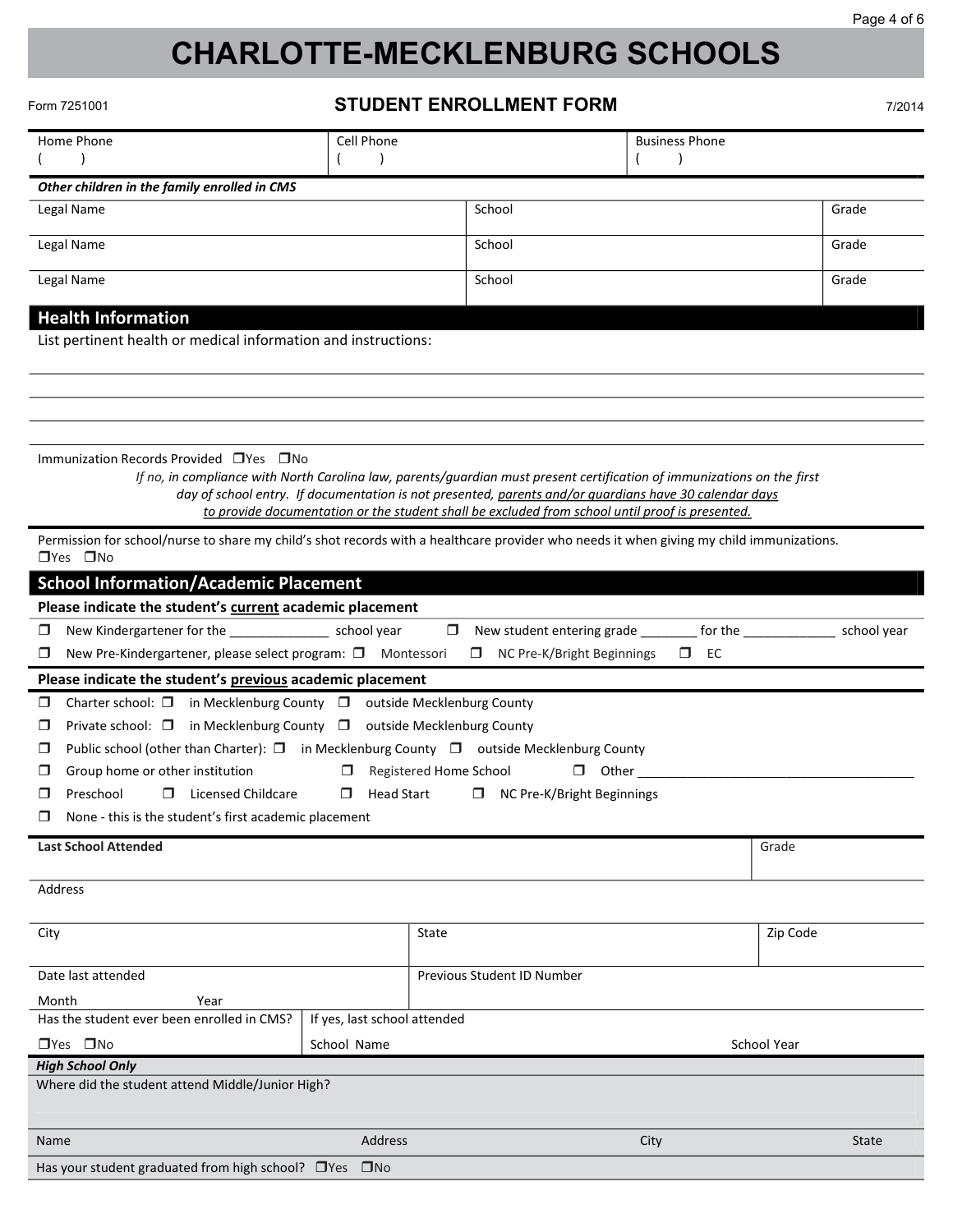# **CHARLOTTE-MECKLENBURG SCHOOLS**

Form 7251001 Form 7251001

**Special Services**

#### **STUDENT ENROLLMENT FORM 1/2014** Does your child have an Individualized Education Program (IEP)? Yes No Does your child have an Individualized Education Program (IEP)? Yes No

#### **Special Services Special Services Special Services** Does your child have a 504 Educational Plan? Yes No Does your child have a 504 Educational Plan? Yes No

Form 7251001

Does your child have an Individualized Education Program (IEP)? Yes No Does your child have an Individualized Education Program (IEP)? Yes No Does your child have an Individualized Education Program (IEP)? Yes No **Home Language Survey Home Language Survey**  $\frac{1}{\sqrt{2}}$  states require states require spoken at home by each studient. If the answer to any of the questions below is the questions below is the questions below is the questions below is the questions below is the qu Federal and state polices require spoken at home by each student. If the answer to any of the angle  $\mathcal{S}$ 

Does your child have a 504 Educational Plan? Yes No Does your child have a 504 Educational Plan? Yes No Does your child have a 504 Educational Plan? Yes No a language other than English, your child may be assessed on the WIDA ACCESS Placement Test (W-APT) to determine English language proficiency. a language other than English, your child may be assessed on the WIDA ACCESS Placement Test (W-APT) to determine English language proficiency.

### **Home Language Survey Home Language Survey Home Language Survey** Home Language Survey

rederal and state polices require schools to determine the language(s) spoken at home by each student. If the answer to any of the questions below is rederal and state polices require schools to determine the language(s) s a language other than English, your child may be assessed on the WIDA ACCESS Placement Test (W-APT) to determine English language proficiency.<br>Referred to the control of the control of the control of the control of the con Based on the results, your child may be identified as Limited English Proficient (LEP) and qualify for English Language Learner (ELL) services. Date your child first attended K-12 school in the U.S. (do not include Pre-K) Date your child first attended K-12 school in the U.S. (do not include Pre-K) Federal and state polices require schools to determine the language (s) spoken at home by each student. In the answer to any or the questions below

Based on the results, your child may be identified as Limited English Proficient (LEP) and qualify for English Language Learner (ELL) services.

Based on the results, your child may be identified as Limited English Proficient (LEP) and qualify for English Language Learner (ELL) services.

What language does your son/daughter most frequently use to communicate? What language does your son/daughter most frequently use to communicate? What language does your son/daughter most frequently use to communicate? What language did you so talk in the first began to talk the first began to talk the first began to talk the first began to talk the first began to talk the first began to talk the first began to talk the first began to ta What language did you receive did you receive did you receive to talk the first began to talk the first began to

What language did your son/daughter learn when he/she first began to talk?

What language do you most frequently speak to your son/daughter?  $Y_{\rm eff}$  is a independent language?  $Z_{\rm eff}$  in which language?  $Z_{\rm eff}$  $Y_{\rm eff}$  is a independent language?  $Z_{\rm eff}$  in which language?  $Z_{\rm eff}$ 

.<br>Do you need an interpreter for school meetings involving your child's education? Yes No If yes, in which language? \_\_\_\_\_\_\_\_\_\_\_\_\_\_\_\_\_\_\_\_\_\_\_\_\_\_\_\_\_\_\_\_\_\_ Yes No If yes, in which language? \_\_\_\_\_\_\_\_\_\_\_\_\_\_\_\_\_\_\_\_\_\_\_\_\_\_\_\_\_\_\_\_\_\_ Do you have legal custody of this child? Yes No Do you have legal custody of this child? Yes No Do you need an interpreter for school meetings involving your child's education?

## **Custody Custody Custody**

Do you have legal custody of this child? □ Yes □ No

The both parents authorized to pick up the child from school? □ Yes □ No If no, please provide legal documentation

#### Emergency Contact Information Please provide information for contacts, other than parents Entergency contact information *Tieuse provide information for contacts, other than parents*  $E_{\text{max}}$  contact  $\text{Info}$  in  $\text{Info}$  . Because the subset of the form when for contrate other than noneste Emergency contact information *Tiease provide information for contacts, other than parents*

| <b>Emergency Contact</b><br>(Other than Parent) | Name                                                                  | Relationship | Phone |
|-------------------------------------------------|-----------------------------------------------------------------------|--------------|-------|
|                                                 | Can this person pick up the student from school? $\Box$ Yes $\Box$ No |              |       |
| <b>Emergency Contact</b>                        |                                                                       |              |       |
| (Other than Parent)                             | Name                                                                  | Relationship | Phone |
|                                                 | Can this person pick up the student from school? $\Box$ Yes $\Box$ No |              |       |
| <b>Emergency Contact</b>                        |                                                                       |              |       |
| (Other than Parent)                             | Name                                                                  | Relationship | Phone |
|                                                 | Can this person pick up the student from school? $\Box$ Yes $\Box$ No |              |       |

Parent/Legal Guardian \_\_\_\_\_\_\_\_\_\_\_\_\_\_\_\_\_\_\_\_\_\_\_\_\_\_\_\_\_\_\_\_\_\_\_\_\_\_\_\_\_\_\_\_\_\_\_\_\_\_\_\_\_\_\_\_\_\_\_\_\_ Date \_\_\_\_\_\_\_\_\_\_\_\_\_\_\_\_\_\_\_\_\_\_\_\_\_\_ Parent/Legal Guardian \_\_\_\_\_\_\_\_\_\_\_\_\_\_\_\_\_\_\_\_\_\_\_\_\_\_\_\_\_\_\_\_\_\_\_\_\_\_\_\_\_\_\_\_\_\_\_\_\_\_\_\_\_\_\_\_\_\_\_\_\_ Date \_\_\_\_\_\_\_\_\_\_\_\_\_\_\_\_\_\_\_\_\_\_\_\_\_\_  $P_{\rm max}$  ,  $P_{\rm max}$  ,  $P_{\rm max}$  ,  $P_{\rm max}$  ,  $P_{\rm max}$  ,  $P_{\rm max}$  ,  $P_{\rm max}$  ,  $P_{\rm max}$  ,  $P_{\rm max}$  ,  $P_{\rm max}$  ,  $P_{\rm max}$  ,  $P_{\rm max}$  ,  $P_{\rm max}$  ,  $P_{\rm max}$  ,  $P_{\rm max}$  ,  $P_{\rm max}$  ,  $P_{\rm max}$  ,  $P_{\rm max}$  ,  $P_{\rm max}$  ,  $P_{\rm max}$  ,

This form must be signed and submitted with your child's proof of age and legal name, proofs of residency and Safe Schools<br>Enrollment Declaration *Enrollment Declaration*. *Enrollment Declaration*. *Enrollment Declaration*. *Enrollment Declaration*. *Enrollment Declaration*.

| <b>For Office Use Only</b>                         |                      |  |                                              |
|----------------------------------------------------|----------------------|--|----------------------------------------------|
|                                                    |                      |  | Enrollment Date <b>Example 2018</b><br>Grade |
|                                                    |                      |  |                                              |
| Immunization Record                                | $\Box$ Yes $\Box$ No |  |                                              |
| Proof of Age/Legal Name                            | $\Box$ Yes $\Box$ No |  | Teacher's Name                               |
| Proof of Residency                                 | $\Box$ Yes $\Box$ No |  | Previous School Records □ Yes □ No           |
| School Receiving Packet School Receiving           |                      |  | Name of Person Receiving Packet              |
| Referred to International Center 980-343-3784 Date |                      |  | By                                           |